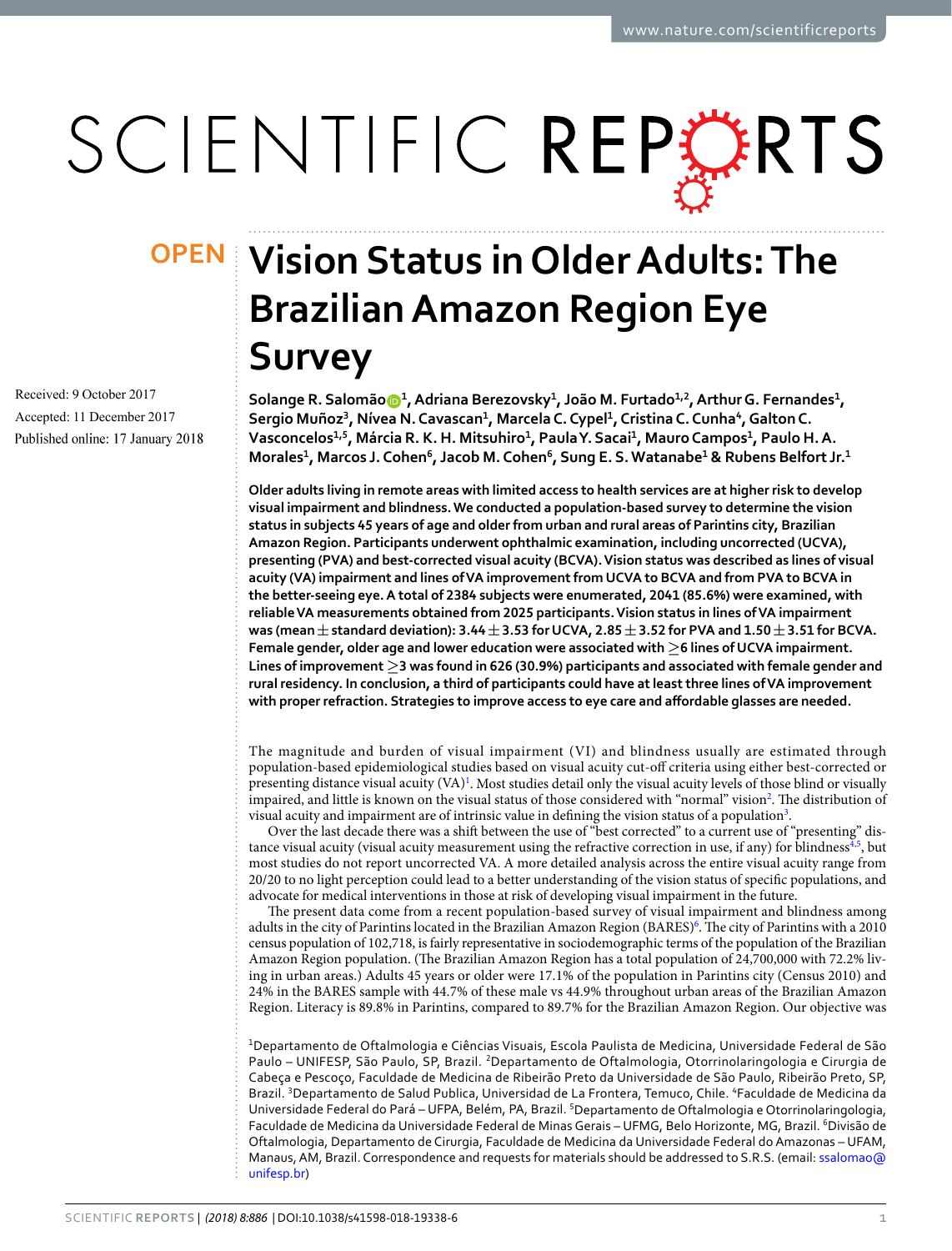to describe the vision status and improvement from uncorrected and presenting vision status to best-corrected vision status in urban and rural populations from the Brazilian Amazon.

#### **Methods**

**Study Population.** BARES is a population-based, cross-sectional epidemiological study designed to examine the prevalence and causes of vision impairment and blindness in a noninstitutionalized, population-based sample of older Brazilian Amazonians. Parintins is a 102,000 inhabitants city located at 02°37'42"S and 56°44′09″W, in the center of the Brazilian Amazon Region on the sides of the Amazon River, with hot and humid tropical climate. It can be reached by air (300 km) and about 420 km by boat from Manaus. The study population consisted of residents 45 years or older, living in 20 randomly selected clusters (14 urban and 6 rural) in Parintins city. Te study population was selected through cluster sampling based on 2010 Census data<sup>[5](#page-6-4)</sup>. In defining sampling frame clusters, census sectors with fewer than 70 persons 45 years of age or older were grouped with an adjacent sector and sectors with more than 140 persons 45 years of age or older were segmented, producing 154 clusters with 70 to 140 persons 45 years of age or older.

Sample size requirements were calculated on the basis of estimating an expected blindness prevalence of 6% (50% higher than that used in an earlier study performed in Southeastern Brazil, the São Paulo Eye Study - SPES) within an error bound (precision) of 20% with 95% confidence interval<sup>7,[12](#page-6-7)</sup>–15. Assuming an examination response rate of 85%, allowing for an arbitrary 50% increase in sample size to accommodate possible inefficiencies associated with the cluster sampling design, and adjusting for the fnite population factor, a sample size of 1393, with an increase to 2459 persons 45 years or older was required. Accordingly, 20 clusters (14 urban and 6 rural), consisting of 18 census sectors, were randomly selected with equal probability from the 154 sampling units. Further details on sampling plan, and baseline demographic data have been reported elsewhere<sup>6</sup>. In brief, a door-to-door enumeration was performed and eligible subjects were informed about the study and invited to participate in a clinical ophthalmic examination.

**Ethical approval and informed consent.** The institutional review board/ethics committees both from Universidade Federal de São Paulo (UNIFESP) and from Universidade Federal do Amazonas (UFAM) approved the study protocol. The study was carried out in accordance to the tenets of the Declaration of Helsinki. Written informed consent was obtained from all participants afer explanation of the nature and possible consequences of the study.

**Sociodemographic and clinical data.** The enumeration form included household address, phone number, and a roster of those living in that home along with their gender, age and schooling. All eligible individuals (adults 45 years of age and older) were invited and scheduled for a detailed eye examination. Written informed consent was obtained at the examination site, followed by VA measurements for distance, refraction, and an eye examination. The examination protocol was similar to the one used in SPES<sup>[7](#page-6-6)</sup>, including VA testing, which was performed in a standardized manner at the local eye clinic for urban participants and at an itinerant eye examination center for those living in rural clusters<sup>6</sup>. In-home eye exam was offered for those who could not come to the clinic and it was performed with portable equipment.

**Visual Acuity Testing.** Ophthalmic technologists measured from each eye presenting distance visual acuity (PVA), with spectacles if the participant presented with them followed by uncorrected distance visual acuity (UCVA), using retro-illuminated logarithm of the minimum angle of resolution tumbling E charts at 4m dis-tance. Details about visual acuity measurement procedure can be found elsewhere<sup>[7](#page-6-6)</sup>. During the enumeration process participants were asked about spectacle usage and advised to bring their glasses to the eye exam. Glasses were cleaned before visual acuity measurement when needed. Best-corrected visual acuity (BCVA) was determined for each eye afer auto-refraction followed by subjective refraction performed by an ophthalmologist.

#### **Vision Status – Lines of Vision Impairment and Improvement in Lines of Vision Impairment.**

Vision status was defned for each eye by lines of vision impairment on the ETDRS chart from 0 to 16, with the number increasing as VA deteriorated. Accordingly, VAs of 20/20, 20/25, 20/32 and 20/40 were represented by line numbers 0, 1, 2 and 3, respectively. VA of 20/200 was represented by line number 10, with line 11 corresponding to VA of 20/250; line 12 corresponding to VA of 20/320; line 13 corresponding to VA of 20/400; line 14 to VA of 20/500; line 15 to VA of 20/640 and line 16 to VA≤20/800.

Improvement in lines of vision impairment was calculated for each eye as the UCVA line number minus the line number at BCVA; thus, a positive line change indicated an improvement of vision between UCVA and BCVA and a negative change indicated worsening of vision between UCVA and BCVA.

Visual acuity measurements were categorized as: normal vision, ≥20/32; near-normal vision (mild visual impairment), <20/32 to  $\geq$ 20/63; visual impairment, <20/63 to  $\geq$ 20/200; moderate blindness, <20/200 to  $>$  20/400; and severe blindness,  $<$  20/400. Those with 20/20 vision in both eyes were noted.

Multiple logistic regression was used to investigate the association of categories of age (45–54, 55–64; 65–74 and ≥75 years), gender, categories of schooling (none, less than primary, primary, secondary, high school or higher) and urban/rural residence with participation in the study and with vision impairment. Statistical analyses were performed using Stata/SE Statistical Software, Release 14.0, 2015 (Stata Corp, College Station, Texas, USA)<sup>[8](#page-6-8)</sup>. Confdence intervals (CI) for prevalence estimates and regression odds ratios (OR) were calculated taking cluster sampling design effects into account. P values  $\leq 0.05$  were considered statistically significant.

**Data Availability.** The datasets generated during and/or analysed during the current study are available from the corresponding author on reasonable request.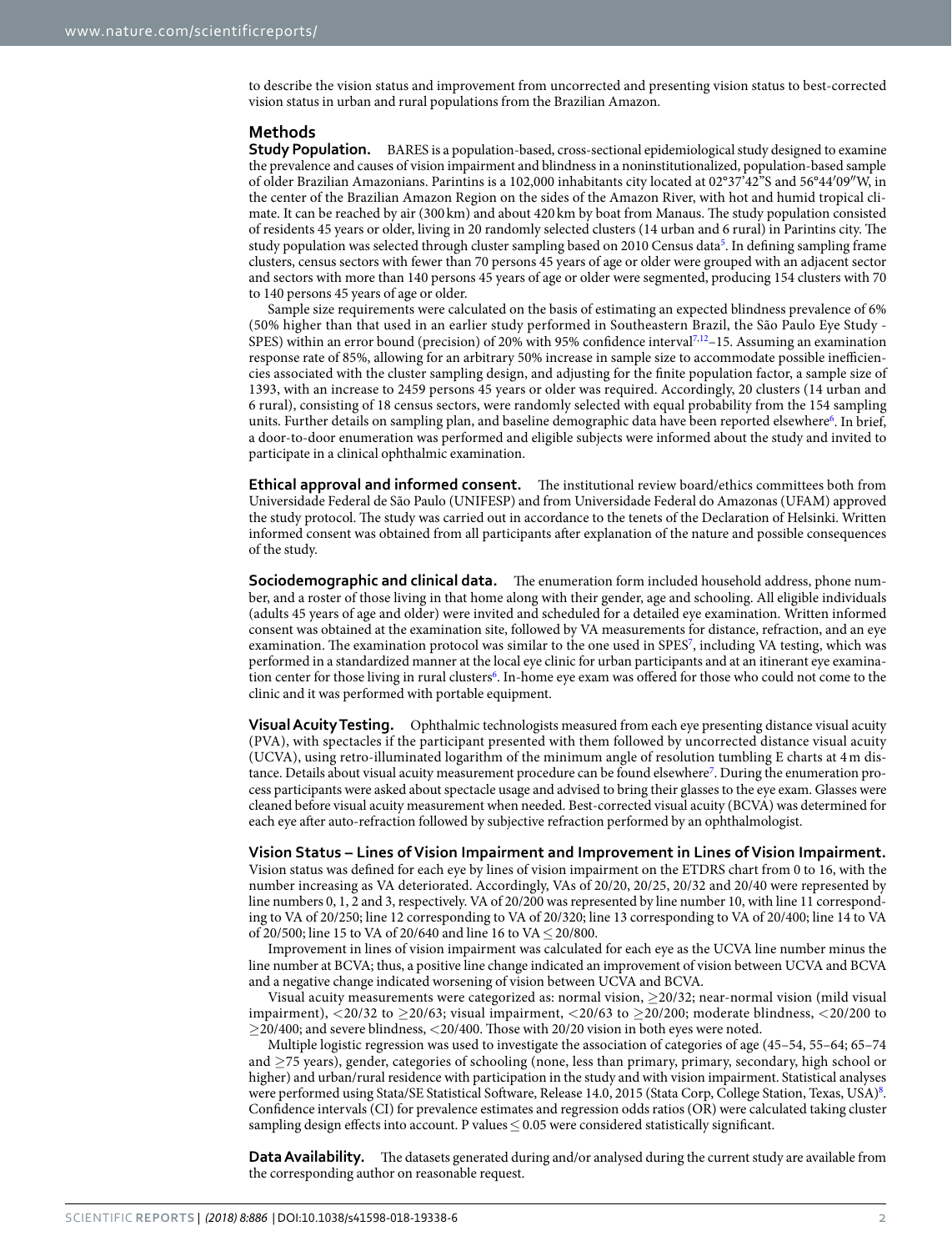<span id="page-2-0"></span>

|            | Gender      |             | Age (years) |            |            | <b>Education</b> |            |                   |            |            |              |              |
|------------|-------------|-------------|-------------|------------|------------|------------------|------------|-------------------|------------|------------|--------------|--------------|
|            | Male        | Female      | $45 - 54$   | $55 - 64$  | $65 - 74$  | $75+$            | None       | $\langle$ Primary | Primary    | Secondary  | >High School | All          |
| Urban      |             |             |             |            |            |                  |            |                   |            |            |              |              |
| Enumerated | 661 (46.9)  | 749 (53.1)  | 538 (38.2)  | 454 (32.2) | 229(16.2)  | 189 (13.4)       | 93(6.6)    | 354(25.1)         | 375 (26.6) | 252(17.9)  | 336 (23.8)   | 1410 (100.0) |
| Examined*  | 532 (45.5)  | 637 (54.5)  | 442 (37.8)  | 382 (32.7) | 194 (16.6) | 151 (12.9)       | 76(6.5)    | 287(24.5)         | 314 (26.9) | 210(18.0)  | 282(24.1)    | 1169 (100.0) |
| % Examined | 80.5%       | 85.0%       | 82.2%       | 84.1%      | 84.7%      | 79.9%            | 81.7%      | 81.1%             | 83.7%      | 83.3%      | 83.9%        | 83.5%        |
| Rural      |             |             |             |            |            |                  |            |                   |            |            |              |              |
| Enumerated | 537(55.1)   | 437 (44.9)  | 400(41.1)   | 294 (30.2) | 169(17.3)  | 111(11.4)        | 209(21.5)  | 277(28.4)         | 287(29.5)  | 93(9.5)    | 108(11.1)    | 974 (100.0)  |
| Examined*  | 460(53.7)   | 396 (46.3)  | 345(40.3)   | 263(30.7)  | 154(18.0)  | 94 (11.0)        | 155(18.1)  | 254(29.7)         | 261(30.5)  | 83 (9.7)   | 103(12.0)    | 856 (100.0)  |
| % Examined | 85.7%       | 90.6%       | 86.3%       | 89.5%      | 91.1%      | 84.7%            | 74.2%      | 91.7%             | 90.9%      | 89.2%      | 95.4%        | 87.9%        |
| Total      |             |             |             |            |            |                  |            |                   |            |            |              |              |
| Enumerated | 1198 (50.2) | 1186 (49.8) | 938 (39.3)  | 748 (31.4) | 398 (16.7) | 300(12.6)        | 302 (12.7) | 631(26.5)         | 662 (27.7) | 345(14.5)  | 444 (18.6)   | 2384 (100.0) |
| Examined*  | 992 (49.0)  | 1033(51.0)  | 787 (38.9)  | 645 (31.8) | 348 (17.2) | 245(12.1)        | 231(11.4)  | 541 (26.7)        | 575 (28.4) | 293 (14.5) | 385 (19.0)   | 2025 (100.0) |
| % Examined | 82.8%       | 87.1%       | 83.9%       | 86.2%      | 87.4%      | 81.7%            | 76.5%      | 85.7%             | 86.8%      | 84.9%      | 86.7%        | 84.9%        |

**Table 1.** Study population by gender, age, and education in rural and urban sites in those with reliable VA measurements in one or both eyes. Data are given as number (percentage) of participants\*. In 16 examined participants reliable visual acuity measurements could not be obtained in either eye: 11 urban (6 females and 5 males) and 5 rural (3 females and 2 males).

#### **Results**

During the period from March 2014 to May 2015, a total of 2041 participants were recruited and completed an eye examination. Of the 9931 residents, 2384 (24.0%) were eligible (aged 45 years and older) for BARES. Of these, 8 (0.3%) refused to participate, 335 (14.1%) did not show up for the clinical examination, and 2041 completed an ophthalmic examination, resulting in a participation rate of 85.6% (2041/2384). Demographic characteristics of the study population were described in detail previously<sup>6</sup>. Reliable visual acuity measurements in both eyes were obtained from 2025 participants. Table [1](#page-2-0) shows the distribution of gender, age and schooling of the participants from rural and urban areas. Examination response was associated with female gender (odds ratio [OR], 1.44; 95% confdence interval [CI]:1.06–1.94). Age between 65–74 years (OR, 1.84; 95% CI: 1.29–2.62) and rural residency (OR, 1.91; 95% CI: 1.24–2.94) were associated with participation in the study. Higher education was associated with examination response for the categories "less than primary" (OR, 2.16; 95% CI: 1.15–4.04); "primary" (OR, 2.57; 95% CI: 1.55–4.24); "secondary" (OR, 2.53; 95% CI: 1.64–3.93) and "high school or higher" (OR, 2.91; 95% CI: 1.58–5.35).

In the 2025 participants with reliable VA, 1293 (63.4%) presented without glasses; glasses for distance only were used by 23 (1.1%) participants; glasses for both near and distance were used by 480 (23.7%) participants; and glasses for near only were used by 229 (11.3%) participants.

Overall, lines of VA impairment in the better-seeing eye ( $N = 2025$ ) was (mean  $\pm$  standard deviation):  $3.44 \pm 3.53$  with UCVA,  $2.85 \pm 3.52$  with PVA and  $1.50 \pm 3.51$  with BCVA. The prevalence of 6 or more lines of uncorrected vision impairment was 21.6% (95% CI: 19.8 to 23.4); 17.0% (95% CI: 14.8 to 19.2) for presenting vision impairment and 7.3% (95% CI: 6.1 to 8.5) for best-corrected vision impairment. In multiple logistic regression modeling, 6 or more lines of vision impairment was associated with older age for uncorrected, presenting and best-corrected vision in the better-seeing eye (Table [2](#page-3-0)). Female gender was associated with 6 or more lines of only uncorrected vision impairment. Higher schooling categories (primary, ≥high school for uncorrected vision; primary, secondary, ≥high school for presenting vision; ≥high school for best-corrected vision) were associated with lower odds to have 6 or more lines of vision impairment. Rural residence was associated with 6 or more lines of vision impairment for both presenting and best-corrected vision. Figure [1](#page-4-0) shows the distribution of lines of impairment in the better-seeing eye based on UCVA, PVA and BCVA along with vision status categories. In this cohort 20/20 vision in both eyes was found in 215 (10.6%) participants for UCVA, in 313 (15.5%) for PVA and in 893 (44.1%) for BCVA.

Uncorrected normal vision in the better-vision eye (VA of 20/32 or better) was found in 49.9% [95% Confdence Interval (CI): 47.1–52.8] of the sample increasing to 60.6% [95% CI: 57.7–63.5] for presenting VA and to 81.4% [95%CI: 79.3-83.4] for best-corrected VA. The prevalence of uncorrected mild visual impairment (20/40 to 20/63) in the better-seeing eye was 28.4% [95% CI: 26.7–30.3]; 22.3% [95% CI: 20.7–24.0) for presenting VA, and 11.3% [95% CI: 9.4-13.4] with best correction. The prevalence of uncorrected visual impairment (<20/63 to 20/200) was 17.2% [95% CI: 14.29–19.8]; 12.8% [95% CI: 10.8–15.2] for presenting VA and 4.1% [95% CI: 2.9–5.7) with best correction. The prevalence of uncorrected moderate blindness (<20/200 to 20/400) in the better-vision eye was 1.58% [95% CI: 1.15–2.17]; 1.38% [95% CI: 1.04–1.84] for presenting VA and 0.54% [95% CI: 0.31-0.94) with best correction. The prevalence of uncorrected severe blindness (worse than 20/400) in the better-seeing eye was 2.86% [95% CI: 2.34–3.50]; 2.81% [95% CI: 2.30–3.44] for presenting VA and 2.67% [95% CI: [2.](#page-4-1)18-3.25) with best correction. These results are presented in Fig. 2.

Table [3](#page-4-2) shows the line-by-line distribution of UCVA in the better-seeing eye along with the lines of VA improvement with BCVA. Three or more lines of improvement from UCVA to BCVA were found in 626 (30.9%) participants.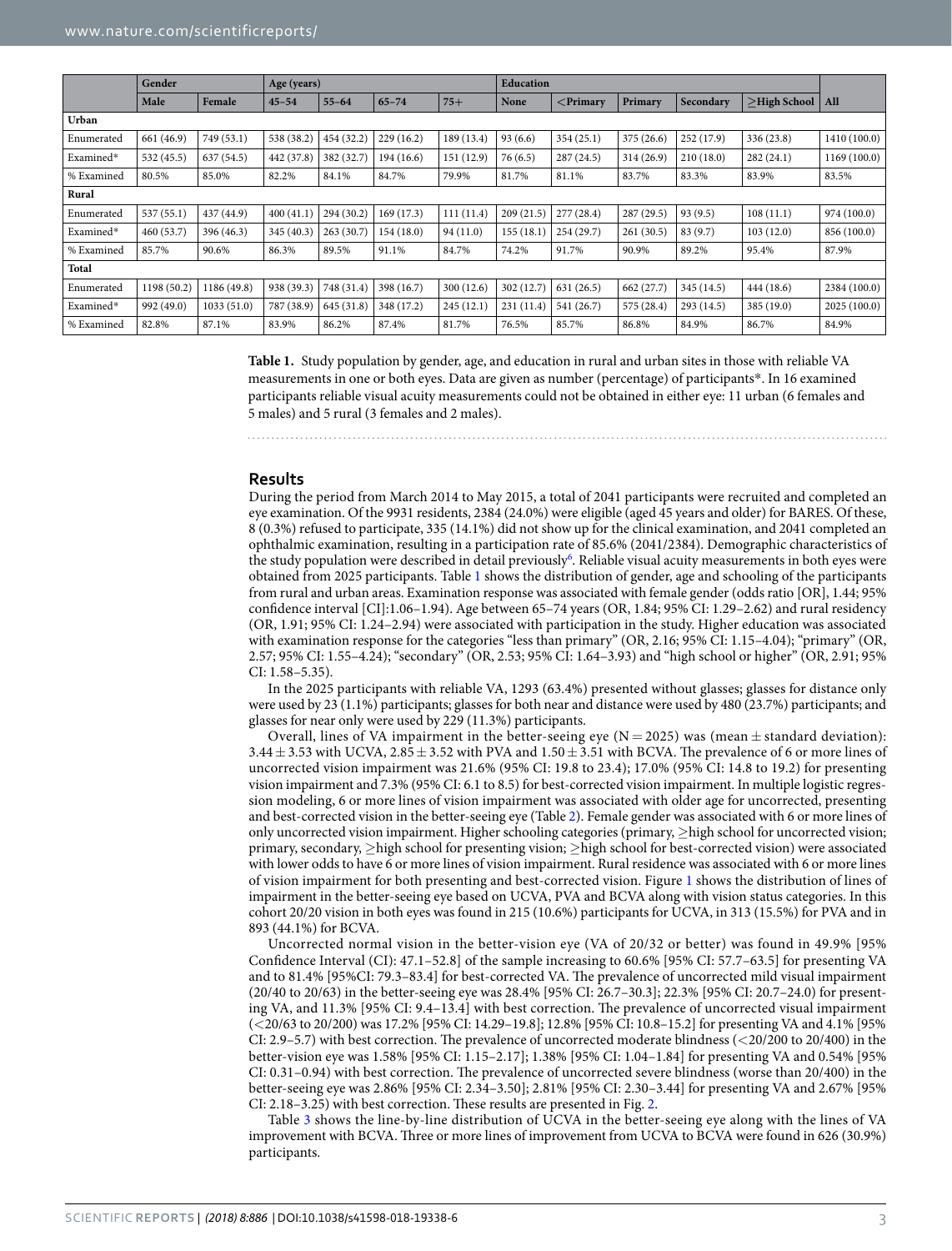<span id="page-3-0"></span>

|                    | <b>Number</b><br>Examined | Prevalence<br><b>UCVI</b> | <b>UCVI</b>                         | Prevalence<br><b>PVI</b> | <b>PVI</b>                         | Prevalence<br><b>BCVI</b> | <b>BCVI</b>                        |  |  |  |
|--------------------|---------------------------|---------------------------|-------------------------------------|--------------------------|------------------------------------|---------------------------|------------------------------------|--|--|--|
|                    |                           | $N(\%)$                   | OR [95% CI]                         | N(%)                     | OR [95% CI]                        | N(%)                      | OR [95% CI]                        |  |  |  |
| Age (years)        |                           |                           |                                     |                          |                                    |                           |                                    |  |  |  |
| $45 - 54$          | 787                       | 75 (9.5%)                 | Reference                           | 45 (5.7%)                | Reference                          | $9(1.1\%)$                | Reference                          |  |  |  |
| $55 - 64$          | 645                       | 112 (17.4%)               | $1.67$ [1.28; 2.17] <sup>*</sup>    | 71 (11.0%)               | $1.61$ [1.14; 2.26] <sup>†</sup>   | 15(2.3%)                  | $2.62$ [1.00; 1.91] <sup>†</sup>   |  |  |  |
| $65 - 74$          | 348                       | 108 (31.0%)               | $3.13$ [2.19; 4.48] <sup>*</sup>    | 95 (27.3%)               | 3.81 [2.44; 5.97]                  | 38 (10.9%)                | $11.11$ [5.80; 21.26] <sup>*</sup> |  |  |  |
| $\geq$ 75          | 245                       | 143 (58.4%)               | $9.27$ [6.93, 12.39] <sup>*</sup>   | 134 (54.7%)              | $11.21$ [7.37, 17.05] <sup>*</sup> | 86 (35.1%)                | 38.74 [16.43, 91.36]*              |  |  |  |
| Gender             |                           |                           |                                     |                          |                                    |                           |                                    |  |  |  |
| Male               | 992                       | 221 (22.3%)               | Reference                           | 190 (19.1%)              | Reference                          | 83 (8.4%)                 | Reference                          |  |  |  |
| Female             | 1033                      | 217 (21.0%)               | $1.29$ [1.05; 1.58] <sup>†</sup>    | 155 (15.0%)              | $0.93$ [0.74; 1.18]                | 65 (6.3%)                 | $0.78$ [0.55; 1.11]                |  |  |  |
| Schooling          |                           |                           |                                     |                          |                                    |                           |                                    |  |  |  |
| None               | 231                       | 96 (41.6%)                | Reference                           | 91 (39.4%)               | Reference                          | 50 (21.6%)                | Reference                          |  |  |  |
| Less than Primary  | 541                       | 160 (29.6%)               | $0.80$ [0.59; 1.07]                 | 141 (26.1%)              | $0.88$ [0.63; 1.23]                | 59 (10.9%)                | $0.83$ [0.44; 1.54]                |  |  |  |
| Primary            | 575                       | 95 (16.5%)                | $0.56$ [0.41; $0.75$ ] <sup>*</sup> | 73 (12.7%)               | $0.52$ [0.34; 0.79] <sup>†</sup>   | 29 (5.0%)                 | $0.57$ [0.24; 1.39]                |  |  |  |
| Secondary          | 293                       | 40 (13.6%)                | $0.66$ [0.40; 1.10]                 | $20(6.8\%)$              | $0.47$ [0.25; 0.90] <sup>†</sup>   | $6(2.0\%)$                | $0.41$ [0.08; 2.01]                |  |  |  |
| $\geq$ High School | 385                       | 47 (12.2%)                | $0.47$ [0.27; $0.82$ ] <sup>†</sup> | $20(5.2\%)$              | $0.24$ [0.14; 0.42] <sup>*</sup>   | $4(1.0\%)$                | $0.23$ [0.59; 0.88] <sup>†</sup>   |  |  |  |
| Residence          |                           |                           |                                     |                          |                                    |                           |                                    |  |  |  |
| Urban              | 1169                      | 226 (19.3%)               | Reference                           | $165(14.1\%)$            | Reference                          | 80 (6.8%)                 | Reference                          |  |  |  |
| Rural              | 856                       | 212 (24.8%)               | 1.27 [0.97; 1.66]                   | 180 (21.0%)              | $1.53$ [1.06; 2.21] <sup>†</sup>   | 68 (7.9%)                 | $1.38$ [1.00; 1.91] <sup>†</sup>   |  |  |  |
| $\mbox{ALL}$       | 2025                      | 438 (21.6%)               |                                     | 345 (17.0%)              |                                    | 148 (7.3%)                |                                    |  |  |  |

**Table 2.** Prevalence of best-seeing eye uncorrected, presenting and best-corrected vision impairment ≥6 lines by age, gender, schooling and residence. UCVI – uncorrected vision impairment; PVI – presenting vision impairment; BCVI – best-corrected vision impairment; OR – adjusted odds ratio; CI – confdence interval.  $^{\ast,\dagger}$ p < 0.001.  $^{\dagger}$ p  $\leq$  0.05.

The lines of improvement with BCVA compared to UCVA ranged from 0 to 11 lines (mean =  $1.94 \pm 2.06$ ); and ranged from 0 to 9 lines (mean =  $1.36 \pm 1.91$ ) with BCVA compared to PVA. Improvement of three or more lines in UCVA with BCVA was found in 626 (30.9%) participants, and in 399 (19.7%) participants.

In 615 (30.4%) participants there was no change in VA in the better-seeing eye with BCVA, including 406 (20.0%) participants with 20/20 UCVA, 48 (2.4%) participants with 20/25 vision, 22 (1.1%) participants with 20/32 vision along with another 139 (6.9%) participants having visual impairment ≤20/40 (For those cases with visual impairment who could not beneft from refractive correction, the principal cause was cataract in 61.9%, followed by 7.9% glaucoma, other 6.5% retinal causes and 6.5% pterygium).

The change in lines in the better-seeing eye from UCVA to BCVA is shown in Fig. [3](#page-5-0). In eyes with vision impairment (VA≤20/40 in the better-seeing eye) improving to ≥20/32 vision with optical correction, refractive error was considered the main cause of vision impairment. Eyes with BCVA≤20/40 in the better-seeing eye were considered as visually impaired due to mainly other causes even though refractive error could be present.

The association of VA improvement of three or more lines with BCVA in the better-seeing eye was investigated with multiple logistic regression with gender, age, schooling, and residence as co-variates. Female gender (OR, 1.44; 95% CI: 1.23–1.68) and rural residency (OR, 1.35; 95% CI: 1.06–1.78) were signifcantly associated with three or more lines of improvement from UCVA to BCVA in the better-seeing eye.

#### **Discussion**

The strengths of this study were the large, randomly selected sample of participants and the fact that refraction was performed in all participants along with measurement of uncorrected, presenting (with glasses if they were used) and best-corrected (afer subjective refraction) visual acuity from each eye under controlled conditions. To improve reliability and precision of visual acuity scores, clear instructions were given during the enumeration process for the participants to bring their own glasses to the examination station. The limitations to perform this survey were: (a) the distance and costly access to the city of Parintins; (b) the fact that the whole survey had to be executed during only four visits to maximize the permanence of the study team, the transport of equipment and availability of infrastructure for the ophthalmic exam and (c) the need to use a large boat to accommodate study team and equipment for 18 consecutive days to achieve the goal of testing residents in rural areas.

Afer adjusting for diferences in age, gender, education and residency area, females, those with age between 65–74 years, those with higher education and those living in rural areas were more prone to come to the eye examination. These results are in line with previous studies in developing countries where female gender, older age and higher education were associated with participation in the eye exam<sup>[9](#page-6-9)</sup>. Possible explanations for these findings take into account that women are more concerned about their healthcare than men, that older subjects have increased need for eye care services, that those with higher instruction have awareness of the importance of health care and that those in rural areas are in need due to lack of access. An additional observation related to the lack of access was that approximately only one third of the participants were wearing glasses, whereas in a similar study performed in Sao Paulo city 10 years earlier 51% participants were wearing glasses with distance correction<sup>[7](#page-6-6)</sup>. Once again female gender and higher education were associated to any glasses usage. The fact that in Parintins city there was only one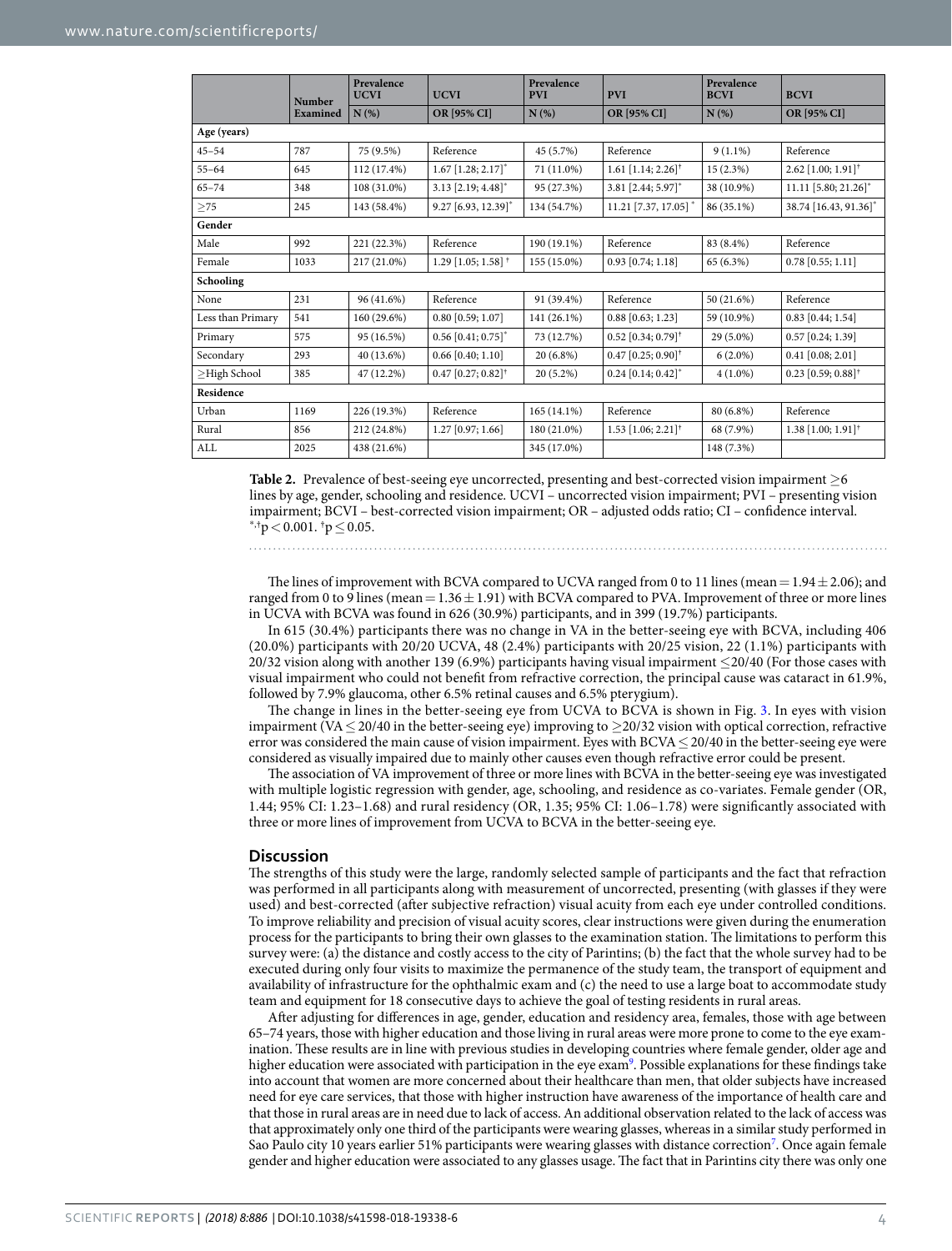

<span id="page-4-0"></span>



Vision Status Categories (Better-Vision Eye)

<span id="page-4-1"></span>**Figure 2.** Prevalence of visual status categories for uncorrected (UCVA), presenting (PVA) and best-corrected (BCVA) in the better-seeing eye. Error bars represent 95% confdence intervals.

<span id="page-4-2"></span>

|             | Lines of Improvement with BCVA |                  |                |                         |                |                |          |              |
|-------------|--------------------------------|------------------|----------------|-------------------------|----------------|----------------|----------|--------------|
|             | $\mathbf{0}$                   | $\mathbf{1}$     | $\overline{2}$ | $\overline{\mathbf{3}}$ | $\overline{4}$ | $\overline{5}$ | >6       | <b>Total</b> |
| <b>UCVA</b> | $n$ (%)                        | $\mathbf{n}(\%)$ | $n$ (%)        | $n$ (%)                 | $n(\%)$        | $n$ (%)        | $n(\%)$  | $n$ (%)      |
| 20/20       | 406(66.0)                      | 0(0.0)           | 0(0.0)         | 0(0.0)                  | 0(0.0)         | 0(0.0)         | 0(0.0)   | 406(20.0)    |
| 20/25       | 48(7.8)                        | 288 (62.2)       | 0(0.0)         | 0(0.0)                  | 0(0.0)         | 0(0.0)         | 0(0.0)   | 336 (16.6)   |
| 20/32       | 22(3.6)                        | 64 (13.8)        | 182 (56.7)     | 0(0.0)                  | 0(0.0)         | 0(0.0)         | 0(0.0)   | 268 (13.2)   |
| 20/40       | 20(3.2)                        | 34(7.3)          | 53(16.5)       | 123(54.9)               | 0(0.0)         | 0(0.0)         | 0(0.0)   | 230 (11.4)   |
| 20/50       | 19(3.1)                        | 24(5.2)          | 29(9.0)        | 41(18.3)                | 76(53.5)       | 0(0.0)         | 0(0.0)   | 189(9.3)     |
| 20/63       | 10(1.6)                        | 19(4.1)          | 15(4.7)        | 23(10.3)                | 27(19.0)       | 64 (60.4)      | 0(0.0)   | 158(7.8)     |
| 20/80       | 13(2.1)                        | 12(2.6)          | 19(5.9)        | 12(5.4)                 | 13(9.1)        | 10(9.4)        | 42(27.3) | 121(6.0)     |
| 20/100      | 6(1.0)                         | 9(1.9)           | 9(2.8)         | 6(2.7)                  | 11(7.7)        | 12(11.3)       | 36(23.4) | 89 (4.4)     |
| 20/125      | 3(0.5)                         | 9(1.9)           | 5(1.6)         | 11(4.9)                 | 6(4.2)         | 7(6.6)         | 31(20.1) | 72(3.6)      |
| 20/160      | 4(0.6)                         | 1(0.2)           | 3(0.9)         | 1(0.4)                  | 5(3.5)         | 2(1.9)         | 15(9.7)  | 31(1.5)      |
| 20/200      | 1(0.2)                         | 2(0.4)           | 2(0.6)         | 4(1.8)                  | 2(1.4)         | 8(7.5)         | 16(10.4) | 35(1.7)      |
| 20/250      | 0(0.0)                         | 0(0.0)           | 2(0.6)         | 1(0.4)                  | 1(0.7)         | 1(0.9)         | 4(2.6)   | 9(0.4)       |
| 20/320      | 2(0.3)                         | 0(0.0)           | 2(0.6)         | 0(0.0)                  | 0(0.0)         | 0(0.0)         | 5(3.2)   | 9(0.4)       |
| 20/400      | 7(1.1)                         | 1(0.2)           | 0(0.0)         | 1(0.4)                  | 1(0.7)         | 1(0.9)         | 3(1.9)   | 14(0.7)      |
| $<$ 20/400  | 54(8.8)                        | 0(0.0)           | 0(0.0)         | 1(0.4)                  | 0(0.0)         | 1(0.9)         | 2(1.3)   | 58 (2.9)     |
| ALL         | 615(30.4)                      | 463 (22.9)       | 321 (15.9)     | 224(11.0)               | 142(7.0)       | 106(5.2)       | 154(7.6) | 2025 (100.0) |

**Table 3.** Prevalence of uncorrected visual acuity (UCVA) with lines of visual acuity improvement in the betterseeing eye with best correction. UCVA – uncorrected visual acuity; BCVA – best-corrected visual acuity.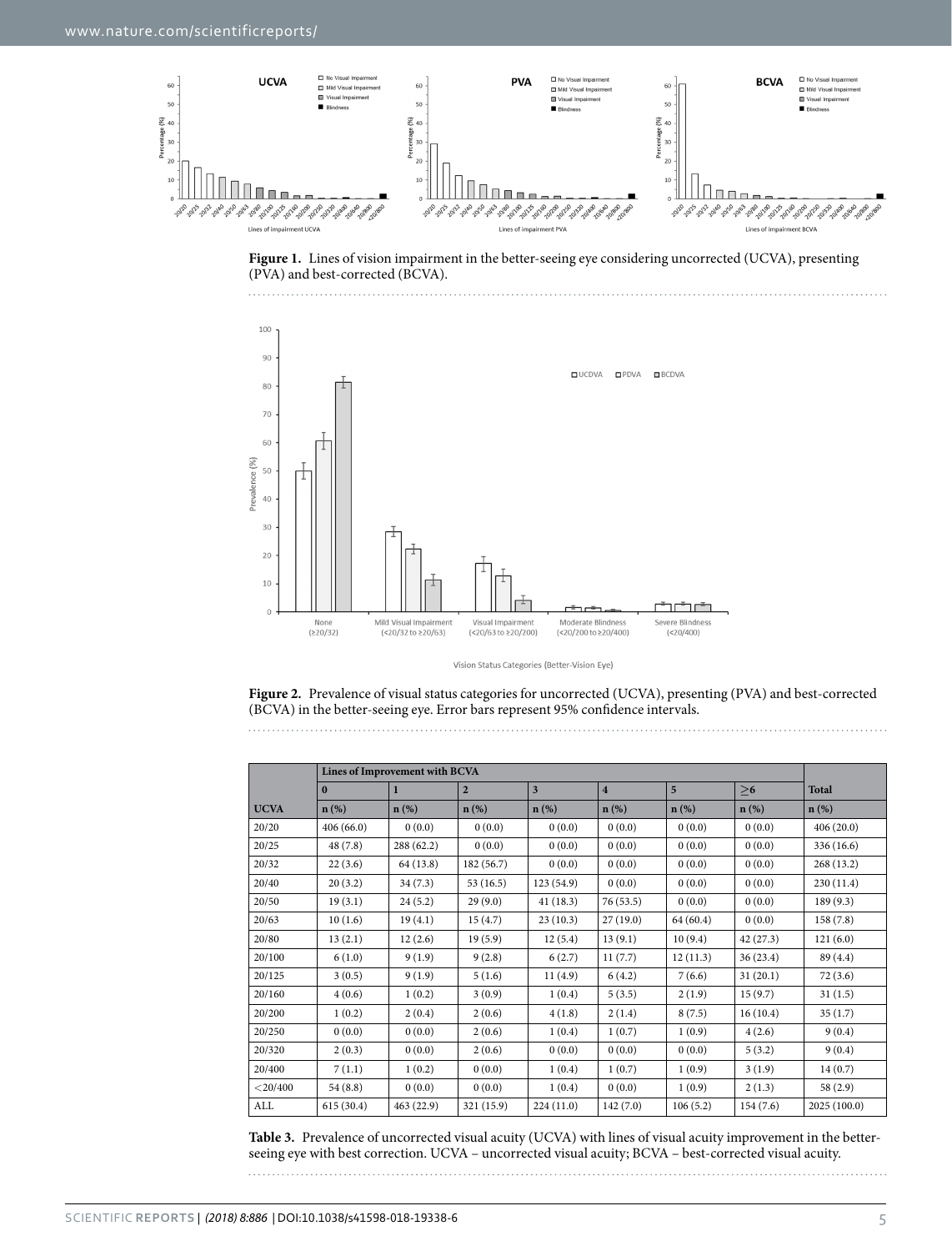

<span id="page-5-0"></span>**Figure 3.** Change in lines from uncorrected visual acuity (UCVA) to best-corrected visual acuity (BCVA) in the better-seeing eye. Stacked bars show the distribution of eyes with lack of visual impairment (20/20; 20/25 and 20/32 visual acuities); eyes with refractive error only as the principal cause of visual impairment (includes only eyes improving to ≥20/32 with subjective refraction) and eyes with other causes as principal cause of visual impairment.

ophthalmologist residing in the city during the study period could explain partially these results. Consequently, refractive services were limited and available only to those who could aford to pay for a pair of glasses. To note, the urban areas of Parintins are not directly comparable to urban areas of a previous population-based study performed by our group in the city of São Paulo, the largest city in South America. In that sense, a more realistic classifcation for urban Parintins would be to consider it as semi-rural instead of urban.

The importance of including uncorrected visual acuity measurement in the study protocol is that uncorrected vision refects a biological score of vision status, with presenting vision refecting the services provided (since it was measured with glasses in 25% of participants) and best-corrected vision showing the optimal vision status to be reached with standard ophthalmic care. Vision status considering lines of visual impairment decreased approximately 50% both from uncorrected and presenting to best-corrected distance visual acuity. The decrease in vision impairment can also be confrmed by the results comparing uncorrected, presenting and best-corrected vision except to the severe blindness category in which similar results among the three measurements were found. These findings reinforce the strong impact of refractive services in this population with limited access to eye care providers. It is also remarkable that only 10% of the participants could reach 20/20 vision in both eyes with uncorrected visual acuity, with improvement to almost half of the sample considering the best-corrected vision. Sometimes, the worse-seeing eye with UCVA and with PVA may become the better-seeing eye afer refraction, so that it is important to refract both eyes<sup>[10](#page-6-10)</sup>. In 45 (2.2%) participants the better-seeing eye switched from UCVA to PVA, in 89 (4.4%) from PVA to BCVA and in 109 (5.4%) participants from UCVA to BCVA. These changes can be explained by diferences in the magnitude of refractive error between eyes, inadequate optical correction in only one eye or presence of eye diseases considered optically uncorrectable as incipient cataract.

The availability of data from two ppulation-based studies performed in the last decade into two distinct socio-demographic areas: a low-income area of São Paulo city (SPES), the most industrialized city in the country along with urban and rural areas of Parintins city (BARES), in the central location of the Brazilian Amazon Region, allows comparisons that refect regional and socio-economic disparities in the country. Even though SPES was performed 10 years earlier and in a population 5-years older than BARES population, the distribution of vision status categories between these two Brazilian studies using the same protocol are remarkable. Presenting normal vision (≥20/32) in the better-seeing eye was found in 78.1% in SPES and in 60.6% in BARES, increasing to 91.5% with best optical correction in SPES and to 81.4% in BARES. On the other hand, the prevalence of presenting severe blindness (<20/400) in the better-seeing eye was 0.77% in SPES and 2.81% in BARES, decreasing to 0.55% with best correction in SPES and to 2.67% in BARES. The fact that 2.67% remain blind despite the best optical correction is probably related to a substantial number of persons with irreversible blindness or with unoperated severe cataract. The inequalities of access to eye care services are substantial with people living in remote areas showing a fve-fold prevalence of severe blindness than those living in low-income areas of developed cities.

Other population-based studies have showed optically correctable visual impairment in older adults using distinct criteria<sup>11-13</sup>. In the Australian study the change from visual impairment with PVA (<20/40 in the better-vision eye) to no visual impairment with BCVA ( $\geq$ 20/40 in the better vision eye) was found in 7.5% participants 49 years of age and older<sup>11</sup>. In Mexican-Americans 40 years and older, 6.0% had changed from visual impairment to no visual impairment with refractive correction<sup>12</sup>. In the Taiwanese study, 9.6% of participants (65 years of age and older) changed from visual impairment with PVA to no visual impairment with  $BCVA^{13}$ . Applying this criterium to our data, 19.7% participants had optically correctable visual impairment. Tis fnding might be related to the restricted access to refractive services in that remote part of Brazil.

The analysis of change in lines from presenting to best-corrected vision had been used in population-based studies<sup>12</sup> and in the clinic to evaluate a large sample of patients with low vision<sup>10</sup>. In Mexican-Americans from